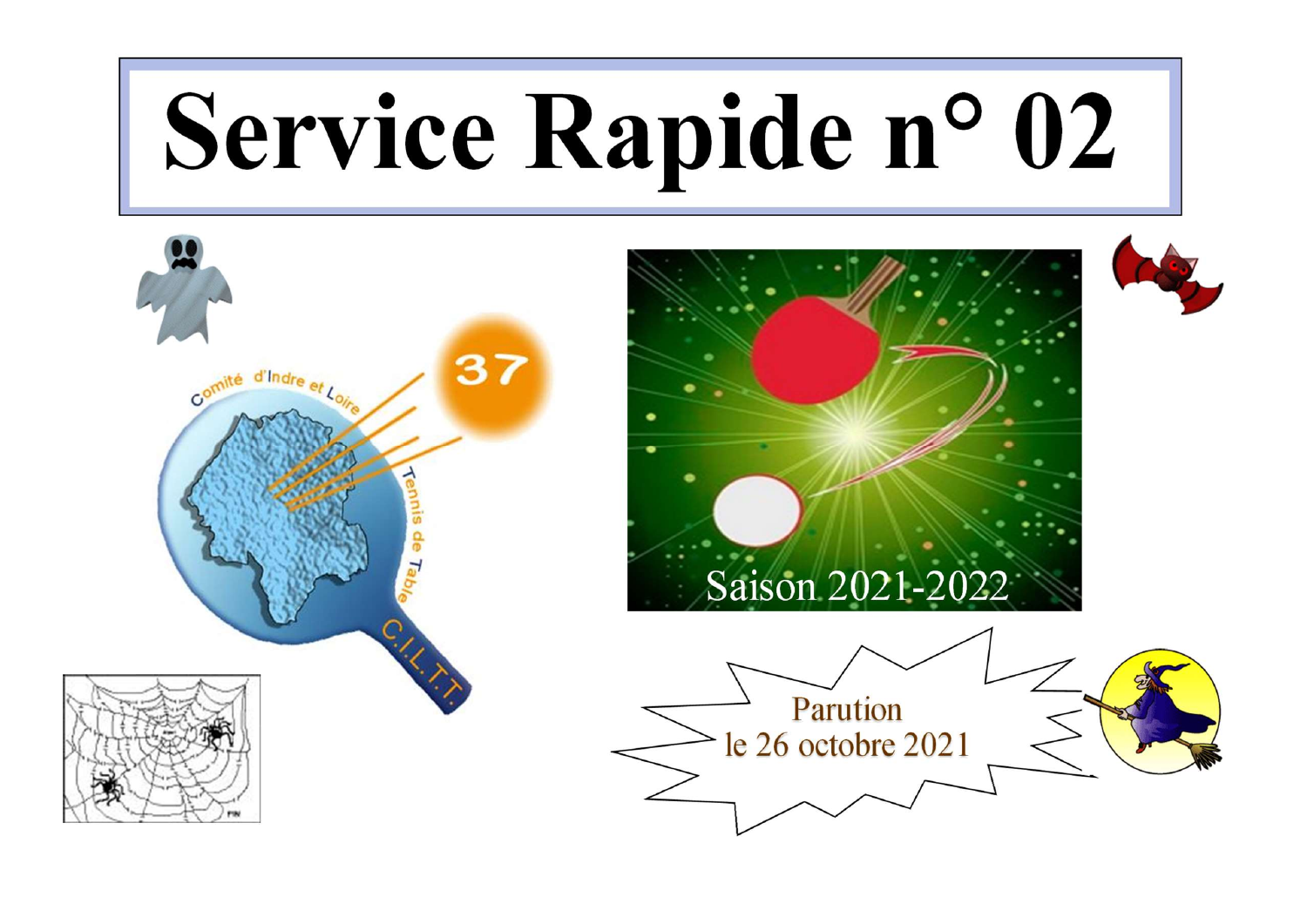# PRE-REGIONALE

| STAVERTIN SPORTS TT4     |
|--------------------------|
| ES VILLE AUX DAMES TT 3  |
| R.C. BALLAN 1            |
| U.S.E. AVOINE-BEAUMONT 1 |

| - LANGEAIS-CINQ MARS 1                                               |
|----------------------------------------------------------------------|
| - C.P. VEIGNE 1                                                      |
| - A.S. FONDETTES 5                                                   |
| $\lambda$ $\sim$ $\sim$ $\lambda$ $\sim$ $\sim$ $\sim$ $\sim$ $\sim$ |

|                          |                        |    |     | Rg                       | Equipe                            | <b>PT J J V   N  </b> |                |              |                         | D I | <b>P</b> F |
|--------------------------|------------------------|----|-----|--------------------------|-----------------------------------|-----------------------|----------------|--------------|-------------------------|-----|------------|
| 3ème journée             |                        |    |     |                          | <b>IU.S.E. AVOINE-BEAUMONT 1</b>  | 9                     | 3 <sup>1</sup> | 3            | $\Omega$                |     | $0$   $0$  |
| ST AVERTIN SPORTS TT 4   | - LANGEAIS-CINQ MARS 1 | 08 | 06  | $\overline{\phantom{a}}$ | IR.C. BALLAN 1                    | 9                     | 3              | - 3 I        | $\Omega$                |     | $0$   $0$  |
| ES VILLE AUX DAMES TT 3  | $-$ C.P. VEIGNE 1      | 05 | -09 | 3                        | <b>IST AVERTIN SPORTS TT 4</b>    |                       | 3              | $^{\circ}$ 2 | $\Omega$                |     | $0$   $0$  |
| R.C. BALLAN 1            | - A.S. FONDETTES 5     | 08 | 06  |                          | 4 <b>IES VILLE AUX DAMES TT 3</b> | 6                     | 3              |              |                         |     | $01$ 0     |
| U.S.E. AVOINE-BEAUMONT 1 | - 4S TOURS T.T. 9      | 10 | 04  |                          | 5 C.P. VEIGNE 1                   | 5                     | 3              |              | $\Omega$                | 2   | $0$   $0$  |
|                          |                        |    |     |                          | - IA.S. FONDETTES 5               | 5                     | 3              |              | $\Omega$                | 2   | $0$   $0$  |
|                          |                        |    |     |                          | <b>LANGEAIS-CINQ MARS 1</b>       | 4                     | 3              |              |                         |     | $01$ 0     |
|                          |                        |    |     | 8                        | <b>I</b> 4S TOURS T.T. 9          | 3                     | 3   0          |              | $^{\circ}$ 0 $^{\circ}$ | 3   | $0$   0    |



# DEPARTEMENTALE 1

#### POULE 1

#### 3ème journée

- U.S. GENILLE TT 1 TT JOUE LES TOURS 6 09 05
- TT BLERE VAL CHER 1 US LA RICHE TT 1 05 AS VERETZ TT 2  $\qquad \qquad$  - US RENAUDINE TT 3 3 06 A.S. FONDETTES 6 - CS MEMBROLLAIS 1 07

| 5 | 09 |
|---|----|
| 6 | 08 |
| 7 | 07 |

| Rg             | Equipe                      | PT |   | ν              | N              | D | Ρ | F |
|----------------|-----------------------------|----|---|----------------|----------------|---|---|---|
|                | <b>I</b> U.S. GENILLE TT 1  | 9  | 3 | 3              | 0              | 0 | 0 | 0 |
| $\overline{2}$ | <b>IUS RENAUDINE TT 3</b>   | 8  | 3 | $\overline{2}$ |                | 0 | 0 | O |
|                | <b>IUS LA RICHE TT 1</b>    | 8  | 3 | $\overline{2}$ |                | 0 | 0 | O |
| 4              | <b>AS VERETZ TT 2</b>       | 5  | 3 | 1              | 0              | 2 | 0 | 0 |
|                | <b>ITT JOUE LES TOURS 6</b> | 5  | 3 |                | 0              | 2 | 0 | U |
|                | <b>ICS MEMBROLLAIS 1</b>    | 5  | 3 | 0              | 2              |   | 0 | O |
|                | <b>A.S. FONDETTES 6</b>     | 5  | 3 | ŋ              | $\overline{2}$ |   | O | O |
| 8              | TT BLERE VAL CHER 1         | 3  | 3 |                |                | 3 |   | ŋ |

## POULE 2

- TT BOUCHARDAIS 1 4S TOURS T.T. 10 TT PARCAY-MESLAY 2 - STE MAURE TT 1 05 09
- TT ST GENOUPH 4 LARCAY T.T. 1 TT CHINONAIS 2 - RS ST CYR/LOIRE 2
	-



| 08 | 06 |
|----|----|
| 05 | 09 |
| 06 | 08 |
| 05 | ng |

|                    |                     |    |    | Rg | Equipe                  | PT I | J | $\mathsf{v}$ | N        | D I |   | PF             |
|--------------------|---------------------|----|----|----|-------------------------|------|---|--------------|----------|-----|---|----------------|
| 3ème journée       |                     |    |    |    | <b>ITT ST GENOUPH 4</b> | 9    | 3 | 3            | $\Omega$ | 0   |   | $\overline{0}$ |
| TT ST GENOUPH 4    | - LARCAY T.T. 1     | 08 | 06 |    | 2 LARCAY T.T. 1         |      | 3 | 2            | 0        |     | 0 | $\overline{0}$ |
| TT CHINONAIS 2     | - RS ST CYR/LOIRE 2 | 05 | 09 |    | - IRS ST CYR/LOIRE 2    |      | 3 |              | 2        |     |   | $\overline{0}$ |
| TT BOUCHARDAIS 1   | $-4S$ TOURS T.T. 10 | 06 | 08 |    | - ISTE MAURE TT 1       |      |   |              | 0        |     |   | $\overline{0}$ |
| TT PARCAY-MESLAY 2 | - STE MAURE TT 1    | 05 | 09 |    | 5 4S TOURS T.T. 10      | 6    |   |              |          |     |   | $\overline{0}$ |
|                    |                     |    |    | 6  | TT PARCAY-MESLAY 2      | 5    | 3 |              | $\Omega$ | 2   |   | $\overline{0}$ |
|                    |                     |    |    |    | <b>FBOUCHARDAIS1</b>    | 4    | 3 | - 0          |          | 2   |   | $0$   $0$      |
|                    |                     |    |    | 8  | ITT CHINONAIS 2         | 3    |   |              | 0        | 3   |   | $\overline{0}$ |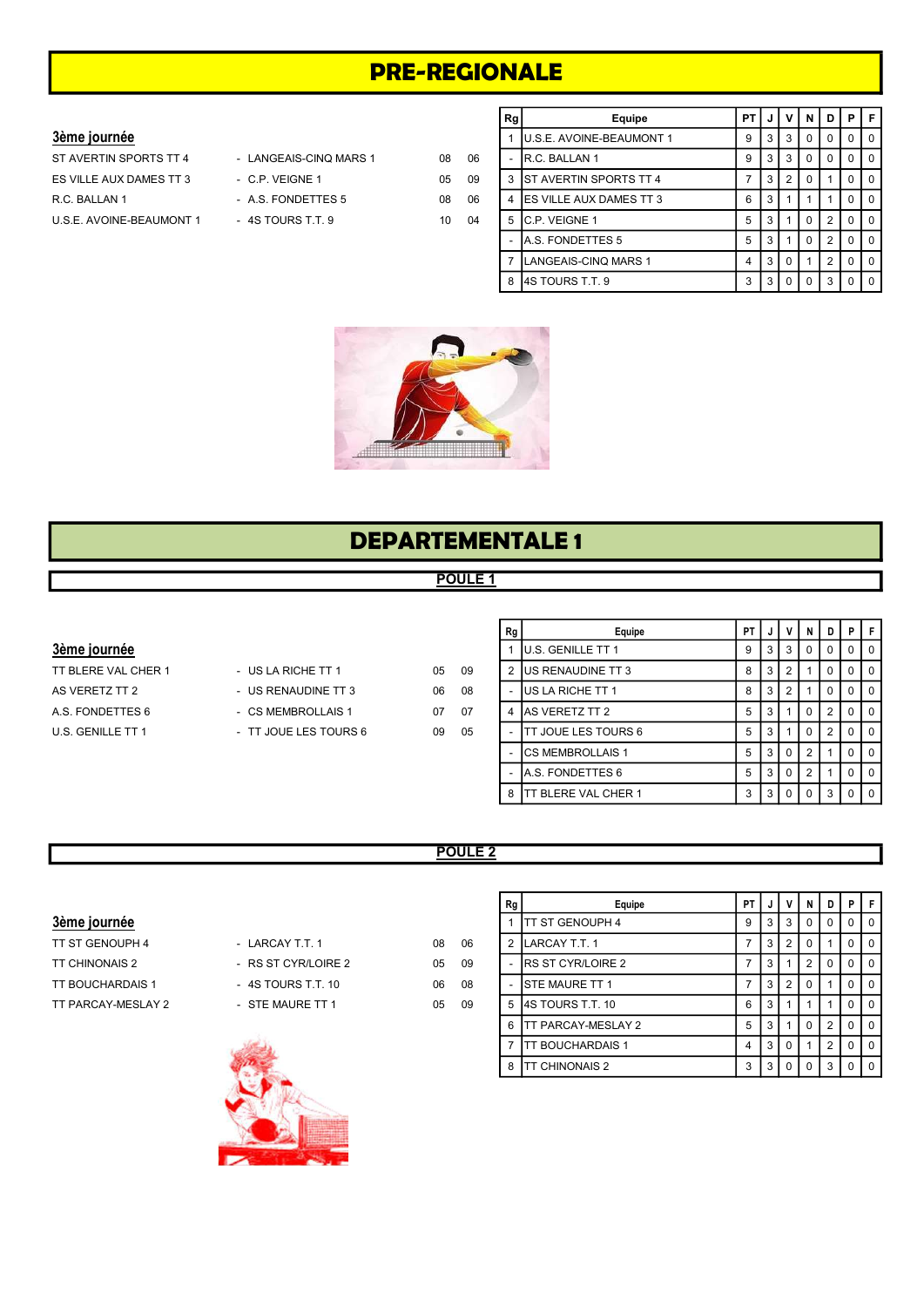# DEPARTEMENTALE 2

#### POULE 1

'n

|                           |                        |    |    | Rg | Equipe                         | PTIJIVI |   |    | N        | D I | PF             |
|---------------------------|------------------------|----|----|----|--------------------------------|---------|---|----|----------|-----|----------------|
| 3ème journée              |                        |    |    |    | <b>IES OESIENNE TT 1</b>       | 8       | 3 | -2 |          |     | $0$   $0$      |
| Exempt                    | - LANGEAIS-CINQ MARS 2 |    |    |    | <b>AS SAVONNIERES TT 1</b>     | 6       | 3 |    |          |     | 0 <sub>0</sub> |
| <b>TT CASTELVALERIE 1</b> | - AS SAVONNIERES TT 1  | 08 | 06 | 3  | <b>IT.T. BENAISIEN 1</b>       |         | 3 |    | 0        |     | $0$   $0$      |
| T.T. BENAISIEN 1          | - ES OESIENNE TT 1     | 04 | 10 |    | <b>ITT CASTELVALERIE 1</b>     | 5       | 3 |    | $\Omega$ |     | $0$   $0$      |
| ST AVERTIN SPORTS TT 5    | - STE MAURE TT 2       | 08 | 06 | 5  | <b>ISTE MAURE TT 2</b>         | 4       | 2 |    | $\Omega$ |     | 0 <sub>0</sub> |
|                           |                        |    |    |    | <b>LANGEAIS-CINQ MARS 2</b>    | 4       | 2 |    | $\Omega$ |     | 0 <sub>0</sub> |
|                           |                        |    |    |    | <b>IST AVERTIN SPORTS TT 5</b> | 4       |   |    | 0        |     | $0$   0        |

## POULE 2

## Rg │ Equipe │ PT │ J │ V │ N │ D │ P │ F │ 3ème journée 1 A.C. AMBOISE 2 6 2 2 0 0 0 0 TT CORMERY-TRUYES 4 - TT BLERE V.C. 2 11 03 - TT CORMERY-TRUYES 4 6 2 2 0 0 0 0 0 A.C. AMBOISE 2 - Exempt - 4S TOURS T.T. 11 6 2 2 0 0 0 0 4S TOURS T.T. 11 - A.S. LUYNES T.T 2 08 06 4 TT BLERE V.C. 2 3 3 3 0 0 3 0 3 0 0 Exempt STE MAURE TT 3 5 STE MAURE TT 3 5 STE MAURE TT 3 2 2 0 0 2 0 0 6 A.S. LUYNES T.T 2 | 1 | 1 | 0 | 0 | 1 | 0 | 0

#### POULE 3

| 3ème journée |  |
|--------------|--|
|              |  |
|              |  |

- TT PARCAY-MESLAY 3 Exempt
- A.S.T.T. ESVRES 1 P.L. PAUL BERT 1 11 03 TT MONTS ARTANNES 3 - US RENAUDINE TT 4 05 09 A.S. FONDETTES 7 - ES OESIENNE TT 2 05 09

|                     |                     |    |    |    |                             |      |     | v            | N        |     | PF             |
|---------------------|---------------------|----|----|----|-----------------------------|------|-----|--------------|----------|-----|----------------|
|                     |                     |    |    | Rg | Equipe                      | PT I | ال- |              |          | D I |                |
| 3ème journée        |                     |    |    |    | <b>IUS RENAUDINE TT 4</b>   | 9    |     | 3   3        | l 0      |     | $0$   $0$      |
| A.S.T.T. ESVRES 1   | - P.L. PAUL BERT 1  | 11 | 03 |    | 2 IES OESIENNE TT 2         |      | 3   | $^{\circ}$ 2 | - 0      |     | $01$ 0         |
| TT MONTS ARTANNES 3 | - US RENAUDINE TT 4 | 05 | 09 |    | 3 A.S.T.T. ESVRES 1         | 5    |     |              |          |     | $0$   $0$      |
| A.S. FONDETTES 7    | - ES OESIENNE TT 2  | 05 | 09 |    | <b>JA.S. FONDETTES 7</b>    | 5    | 3   |              | $\Omega$ |     | $\overline{0}$ |
| TT PARCAY-MESLAY 3  | - Exempt            |    |    | 5  | <b>ITT MONTS ARTANNES 3</b> | 4    | 2   |              | $\Omega$ |     | $0$   $0$      |
|                     |                     |    |    |    | 6 ITT PARCAY-MESLAY 3       | 3    |     |              |          |     | $\overline{0}$ |
|                     |                     |    |    |    | <b>IP.L. PAUL BERT 1</b>    | 3    | 3 I | $\Omega$     | 0        | 3   | $0$   $0$      |

### POULE 4

| 3ème journée          |                           |    |    |  |  |  |  |  |  |  |  |  |
|-----------------------|---------------------------|----|----|--|--|--|--|--|--|--|--|--|
| Exempt                | - ES RIDELLOIS TT 1       |    |    |  |  |  |  |  |  |  |  |  |
| A.P. ST SENOCH 1      | - Exempt                  |    |    |  |  |  |  |  |  |  |  |  |
| US CHAMBRAY 2         | $-$ R.C. BALLAN 2         | 06 | 08 |  |  |  |  |  |  |  |  |  |
| A.S MONTLOUIS/LOIRE 1 | - ES VILLE AUX DAMES TT 4 | 09 | 05 |  |  |  |  |  |  |  |  |  |

|                       |                           |    |    | Rg | Equipe                         | <b>PT</b> | v | N | D <sub>1</sub> | PIF              |
|-----------------------|---------------------------|----|----|----|--------------------------------|-----------|---|---|----------------|------------------|
| 3ème journée          |                           |    |    |    | IA.P. ST SENOCH 1              | 6         |   |   |                | 0 <sub>10</sub>  |
| Exempt                | - ES RIDELLOIS TT 1       |    |    |    | 2 A.S MONTLOUIS/LOIRE 1        | 5         |   |   |                | $\overline{0}$   |
| A.P. ST SENOCH 1      | - Exempt                  |    |    |    | R.C. BALLAN 2                  | 5         |   |   |                | 0 <sub>0</sub>   |
| US CHAMBRAY 2         | - R.C. BALLAN 2           | 06 | 08 |    | 4 <b>ES RIDELLOIS TT 1</b>     | 4         |   | 0 |                | $\overline{1}$ 0 |
| A.S MONTLOUIS/LOIRE 1 | - ES VILLE AUX DAMES TT 4 | 09 | 05 |    | 5 IUS CHAMBRAY 2               |           |   |   |                | 0 1 0            |
|                       |                           |    |    |    | <b>ES VILLE AUX DAMES TT 4</b> |           |   |   |                | $01$ 0           |

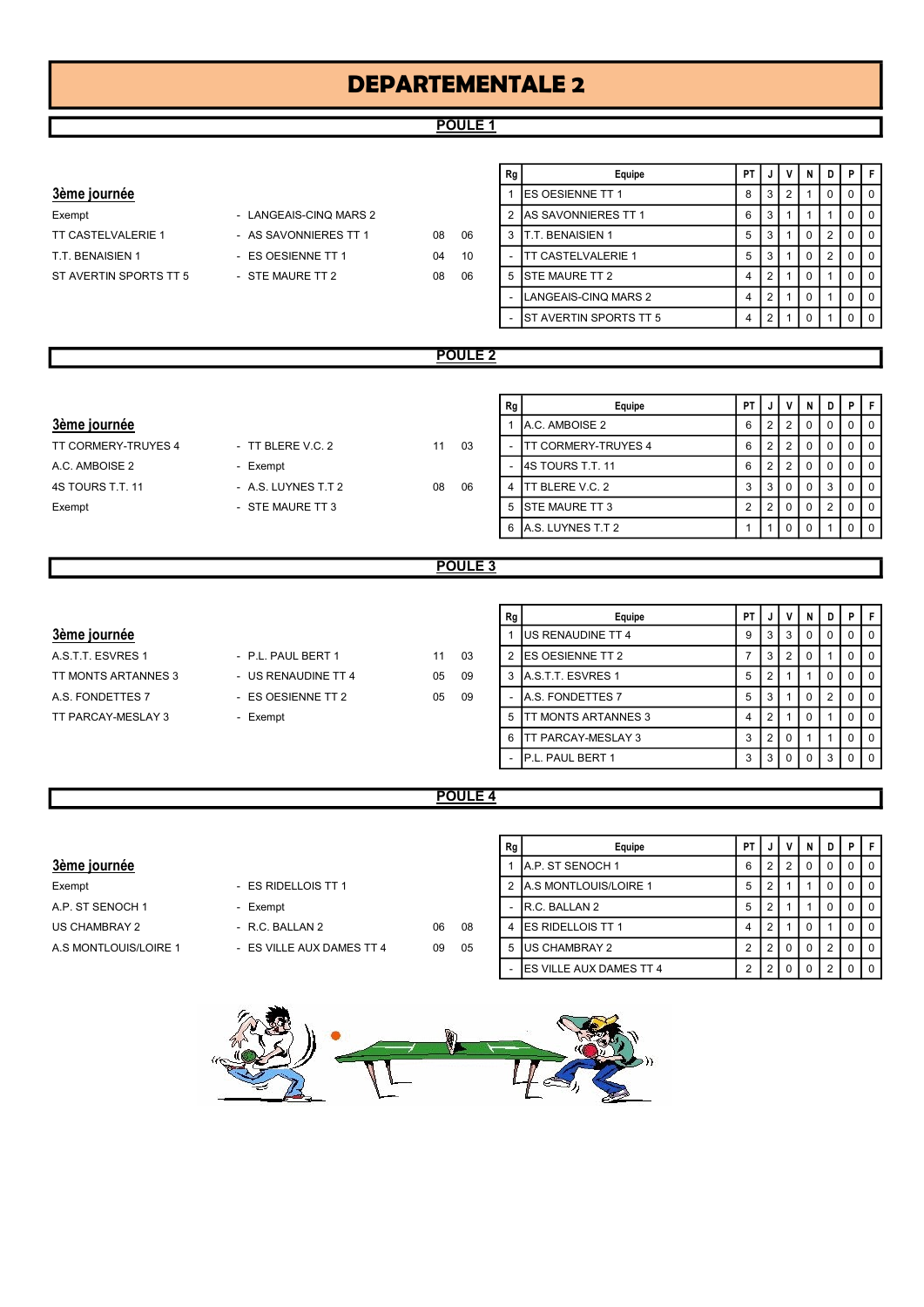# DEPARTEMENTALE 3

## POULE 1

|                       |                      |    |    | Rg | Equipe                     | PT I | JΙ             | V              | N        | D |                | PF             |
|-----------------------|----------------------|----|----|----|----------------------------|------|----------------|----------------|----------|---|----------------|----------------|
| 3ème journée          |                      |    |    |    | <b>IUS LA RICHE TT 3</b>   | 9    |                | 3   3          | l 0      |   |                | $0$   $0$      |
| A.S.T.T. ESVRES 2     | - ATT AZAY/CHER 1    | 05 | 09 |    | 2 ITT ST GENOUPH 5         | 6    | 2 <sub>1</sub> | $^{\circ}$ 2   | $\Omega$ |   |                | $0$   $0$      |
| LARCAY T.T. 2         | - TT ST GENOUPH 5    | 04 | 10 |    | - ATT AZAY/CHER 1          | 6    | 2 <sup>1</sup> | 12             | $\Omega$ |   | $01$ 0         |                |
| Exempt                | - TT PARCAY-MESLAY 5 |    |    |    | 4 A.S.T.T. ESVRES 2        | 5    | 3              |                | $\Omega$ |   | 0 <sub>0</sub> |                |
| A.S MONTLOUIS/LOIRE 2 | - US LA RICHE TT 3   | 04 | 10 |    | 5 A.S MONTLOUIS/LOIRE 2    | 4    | 3 I            | - 0            |          |   |                | 0 <sub>0</sub> |
|                       |                      |    |    | 6  | <b>ITT PARCAY-MESLAY 5</b> | 3    | 2              |                |          |   |                | $\overline{0}$ |
|                       |                      |    |    |    | LARCAY T.T. 2              | 3    | 3 I            | $\overline{0}$ | 0        | 3 |                | $0$   $0$      |
|                       |                      |    |    |    |                            |      |                |                |          |   |                |                |

#### POULE 2

#### 3ème journée

| RS ST CYR/LOIRE 3        | - AS SAVONNIERES TT 2         | 08  | 06 |
|--------------------------|-------------------------------|-----|----|
| TT CHINONAIS 3           | - STE CATHERINE DE FIERBOIS 1 | 06. | 08 |
| ST MICHEL T.T. 1         | $-R.C. BALLAN 3$              | 04  | 10 |
| U.S.E. AVOINE-BEAUMONT 2 | - T.T. BENAISIEN 2            | በ7  | 07 |
|                          |                               |     |    |

|                          |                               |    |    | Rg | Equipe                          | PT I | J              | V              | N        | D              | PF             |
|--------------------------|-------------------------------|----|----|----|---------------------------------|------|----------------|----------------|----------|----------------|----------------|
| 3ème journée             |                               |    |    |    | <b>IRS ST CYR/LOIRE 3</b>       | 9    | 3 <sup>1</sup> | -3             | $\Omega$ |                | 0 <sub>0</sub> |
| RS ST CYR/LOIRE 3        | - AS SAVONNIERES TT 2         | 08 | 06 |    | 2 STE CATHERINE DE FIERBOIS 1   | 8    | 3              |                |          |                | $0$   $0$      |
| TT CHINONAIS 3           | - STE CATHERINE DE FIERBOIS 1 | 06 | 08 |    | R.C. BALLAN 3                   | 8    | 3              |                |          |                | $0$   0        |
| ST MICHEL T.T. 1         | - R.C. BALLAN 3               | 04 | 10 |    | 4 <b>ITT CHINONAIS 3</b>        |      | 3              | $\overline{2}$ | $\Omega$ |                | $0$   $0$      |
| U.S.E. AVOINE-BEAUMONT 2 | - T.T. BENAISIEN 2            | 07 | 07 |    | 5 IST MICHEL T.T. 1             | 5    | 3              |                | $\Omega$ | 2              | 0 <sub>0</sub> |
|                          |                               |    |    | 6  | IT.T. BENAISIEN 2               | 4    | 3 I            | - 0            |          | 2              | $01$ 0         |
|                          |                               |    |    |    | <b>U.S.E. AVOINE-BEAUMONT 2</b> | 4    | 3 I            | $\overline{0}$ |          | $\overline{2}$ | 0 <sub>0</sub> |
|                          |                               |    |    |    | 8 AS SAVONNIERES TT 2           | 3    |                | 3   0          | l 0      | 3              | $0$   $0$      |

#### POULE 3

#### 3ème journée

| - A.P. ST SENOCH 2    |    | 03  |  |                                                                                                                        |  |  |  |
|-----------------------|----|-----|--|------------------------------------------------------------------------------------------------------------------------|--|--|--|
| - TT MONTS ARTANNES 5 | 02 | -12 |  |                                                                                                                        |  |  |  |
| - Exempt              |    |     |  |                                                                                                                        |  |  |  |
| - PPC MARTINOIS 1     | 13 | 01  |  |                                                                                                                        |  |  |  |
|                       |    |     |  | <b>ITT CORMERY-TRUYES 5</b><br>3 ITT PARCAY MESLAY 6<br><b>ITT MONTS ARTANNES 5</b><br><b>IES VILLE AUX DAMES TT 5</b> |  |  |  |

| Rg             | Equipe                          | РT |   |   | N | D | P        | F        |
|----------------|---------------------------------|----|---|---|---|---|----------|----------|
|                | <b>PPC MARTINOIS 1</b>          |    | 3 | 2 | 0 |   | 0        | 0        |
| $\mathfrak{p}$ | <b>ITT CORMERY-TRUYES 5</b>     | 6  | 3 |   |   |   | 0        | $\Omega$ |
| 3              | <b>ITT PARCAY MESLAY 6</b>      | 5  | 2 |   |   | 0 | 0        | $\Omega$ |
|                | <b>ITT MONTS ARTANNES 5</b>     | 5  | 2 |   |   | 0 | 0        | $\Omega$ |
|                | <b>IES VILLE AUX DAMES TT 5</b> | 5  | 2 |   |   | 0 | 0        | $\Omega$ |
|                | <b>IA.P. ST SENOCH 2</b>        | 5  | 3 |   | 0 | 2 | $\Omega$ | $\Omega$ |
|                | LARCAY T.T. 3                   | 3  | 3 |   | U | 3 | n        | ŋ        |

## POULE 4

#### 3ème journée

- 
- US RENAUDINE TT 5 ES RIDELLOIS TT 2 08 06 ASTT DU NAIS 1 - RS ST CYR/LOIRE 4 12 02 Exempt - TT CASTELVALERIE 2 TT SEMBLANCEEN 1 - 4S TOURS T.T. 12 13 01



| Rg             | Equipe                    | PT |   | ٧              | N        | D              | P        | F        |
|----------------|---------------------------|----|---|----------------|----------|----------------|----------|----------|
|                | ASTT DU NAIS 1            | 9  | 3 | 3              | 0        | 0              | 0        | $\Omega$ |
| $\mathfrak{p}$ | ITT SEMBLANCEEN 1         |    | 3 | $\overline{2}$ | $\Omega$ |                | $\Omega$ | $\Omega$ |
| 3              | <b>TT CASTELVALERIE 2</b> | 6  | 2 | $\overline{2}$ | 0        | $\Omega$       | 0        | $\Omega$ |
| 4              | <b>US RENAUDINE TT 5</b>  | 5  | 3 |                | 0        | $\overline{2}$ | $\Omega$ | $\Omega$ |
|                | <b>48 TOURS T.T. 12</b>   | 5  | 3 |                | 0        | 2              | 0        | $\Omega$ |
| 6              | <b>IRS ST CYR/LOIRE 4</b> | 2  | 2 | 0              | $\Omega$ | 2              | 0        | $\Omega$ |
|                | <b>ES RIDELLOIS TT 2</b>  | 2  | ◠ | O              | 0        | $\overline{2}$ | O        | $\Omega$ |

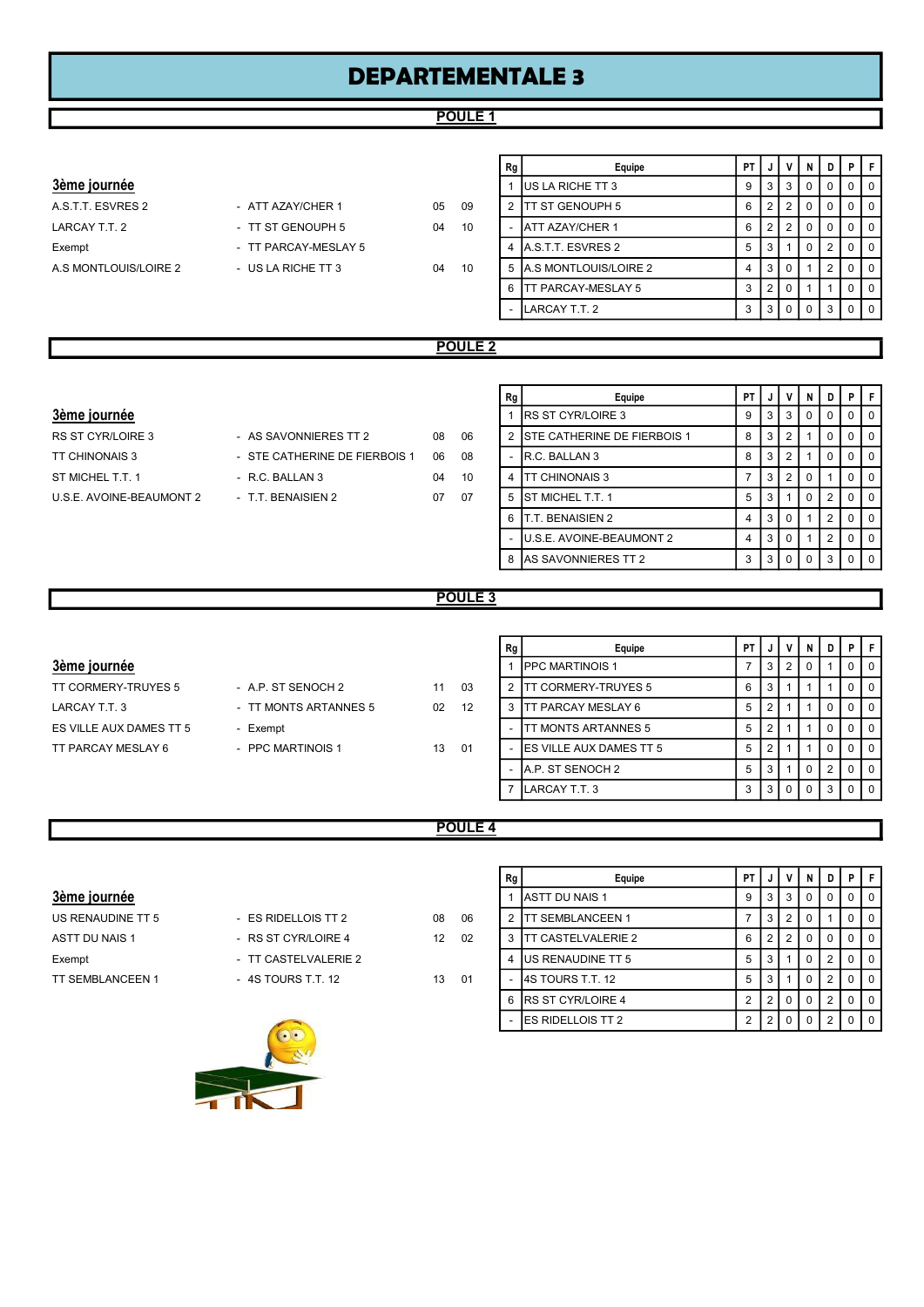#### POULE 5

|                            |                       |    |      | Rg | Equipe                          | PT I | J              | v I          | N        | D I            | PIF            |
|----------------------------|-----------------------|----|------|----|---------------------------------|------|----------------|--------------|----------|----------------|----------------|
| 3ème journée               |                       |    |      |    | <b>IST AVERTIN SPORTS TT 6</b>  |      | 3              | - 3 I        | $\Omega$ | $\Omega$       | $0$   $0$      |
| U.S.E. AVOINE-BEAUMONT 3   | - US LA RICHE TT 2    | 06 | 08   |    | <b>IC.P. VEIGNE 2</b>           | 6    | 2 <sup>1</sup> | $^{\circ}$ 2 | $\Omega$ | 0 <sup>1</sup> | 0 <sub>0</sub> |
| Exempt                     | $-$ C.P. VEIGNE 2     |    |      |    | <b>IUS LA RICHE TT 2</b>        | 6    | 121            | . 2          | $\Omega$ | $\Omega$       | $0$   $0$      |
| ATT ST ANTOINE DU ROCHER 1 | - CS MEMBROLLAIS TT 2 | 11 | 03   |    | 4 A.T.T. ST ANTOINE DU ROCHER 1 | 5    | 3              |              | $\Omega$ | 2              | $0$   $0$      |
| ST AVERTIN SPORTS TT 6     | - A.S. FONDETTES 8    | 08 | - 06 |    | 5 A.S. FONDETTES 8              | 4    | 2              |              | $\Omega$ |                | 0 <sub>0</sub> |
|                            |                       |    |      |    | 6 U.S.E. AVOINE-BEAUMONT 3      | 3    | 3 I            | $\Omega$     | $\Omega$ | 3 <sub>1</sub> | $0$   $0$      |
|                            |                       |    |      |    | <b>ICS MEMBROLLAIS TT 2</b>     |      | 3 I            | $\Omega$     | $\Omega$ | 3              | 0 <sub>0</sub> |

#### POULE 6

Rg │ Equipe │ PT │ J │ V │ N │ D │ P │ F │ 3ème journée du comme de la comme de la partie de la partie de la partie de la partie de la partie de la partie de la partie de la partie de la partie de la partie de la partie de la partie de la partie de la partie de la TT MONTS ARTANNES 4 - A.C. AMBOISE 3 08 06 2 U.S. VERNOU S/BRENNE 1 8 3 2 1 0 0 0 U.S. VERNOU S/BRENNE 1 - TTC du LOCHOIS 2 10 04  $\begin{bmatrix} 3 & \text{TT} \text{PARCAY-MESLAY 4 & \text{G2} \end{bmatrix}$ Exempt FRANCAY-MESLAY 4 4 4 3 0 1 2 0 0 ASTT SORIGNY 1 - TT JOUE LES TOURS 7 07 07 - ASTT SORIGNY 1 4 3 0 1 2 0 0 6 A.C. AMBOISE 3 3 2 0 1 1 0 0 7 TTC du LOCHOIS 2 2 2 0 0 2 0 0



# DEPARTEMENTALE 4

## POULE 1

#### 3ème journée

| seme journee        |                          |     |    |
|---------------------|--------------------------|-----|----|
| Exempt              | - A.C. AMBOISE 5         |     |    |
| ATT AZAY/CHER 3     | $-$ C.P. VEIGNE 4        | 06  | 04 |
| TT JOUE LES TOURS 8 | - ST AVERTIN SPORTS TT 7 | 10. | 00 |

|                      |                          |    |    | Rg | Equipe                      | <b>PT</b> |     | v | N | D | PIF            |                |
|----------------------|--------------------------|----|----|----|-----------------------------|-----------|-----|---|---|---|----------------|----------------|
| 3ème journée         |                          |    |    |    | <b>ITT JOUE LES TOURS 8</b> | 9         | 3   | 3 |   |   | 0 <sub>0</sub> |                |
| Exempt               | - A.C. AMBOISE 5         |    |    |    | <b>ATT AZAY/CHER 3</b>      | 6         |     |   |   |   | 0 <sub>0</sub> |                |
| ATT AZAY/CHER 3      | $-$ C.P. VEIGNE 4        | 06 | 04 |    | 3 IST AVERTIN SPORTS TT 7   | 5         | 3 I |   |   |   |                | $\overline{0}$ |
| TT JOUE LES TOURS 8  | - ST AVERTIN SPORTS TT 7 | 10 | 00 |    | 4 C.P. VEIGNE 4             | 4         | 3   |   |   |   |                | $\overline{0}$ |
| U.S. VERNOU/BRENNE 3 | - Exempt                 |    |    |    | 5 JU.S. VERNOU/BRENNE 3     |           |     |   |   |   |                | $\overline{0}$ |
|                      |                          |    |    |    | A.C. AMBOISE 5              |           |     |   |   |   |                | $\overline{0}$ |

#### POULE 2

#### 3ème journée

| - BEAUJARDIN BCT 3                | 06. | 04 |
|-----------------------------------|-----|----|
| - C.S. MEMBROLLAIS 3              | 03  | 07 |
| - Exempt                          |     |    |
| - A.T.T.ST ANTOINE DU ROCHER 2 08 |     | 02 |
|                                   |     |    |

|                     |                                   |    |      | Rg | Equipe                         | <b>PT</b> |   | $\mathsf{v}$ | <b>N</b> | DI | PIF                |
|---------------------|-----------------------------------|----|------|----|--------------------------------|-----------|---|--------------|----------|----|--------------------|
| 3ème journée        |                                   |    |      |    | <b>IRS ST CYR/LOIRE 5</b>      | 9         | 3 | 3            | 0        |    | $\overline{0}$     |
| RS ST CYR/LOIRE 5   | - BEAUJARDIN BCT 3                | 06 | 04   |    | 2 IC.S. MEMBROLLAIS 3          | 6         |   |              | $\Omega$ |    | $0$   $0$          |
| ASTT du NAIS 2      | - C.S. MEMBROLLAIS 3              | 03 | - 07 |    | 3 A.T.T.ST ANTOINE DU ROCHER 2 | 5         | 3 |              | $\Omega$ | 2  | $\cdot$ 10 $\cdot$ |
| TT JOUE LES TOURS 9 | - Exempt                          |    |      |    | <b>ITT JOUE LES TOURS 9</b>    | 4         |   |              | 0        |    | . . 0 .            |
| T.T. METTRAY 1      | - A.T.T.ST ANTOINE DU ROCHER 2 08 |    | 02   |    | - IT.T. METTRAY 1              | 4         |   |              |          |    | $\overline{0}$     |
|                     |                                   |    |      |    | - BEAUJARDIN BCT 3             | 4         |   |              | $\Omega$ |    |                    |
|                     |                                   |    |      |    | ASTT du NAIS 2                 | 3         |   | 300          | ∣ O      |    | $\overline{101}$   |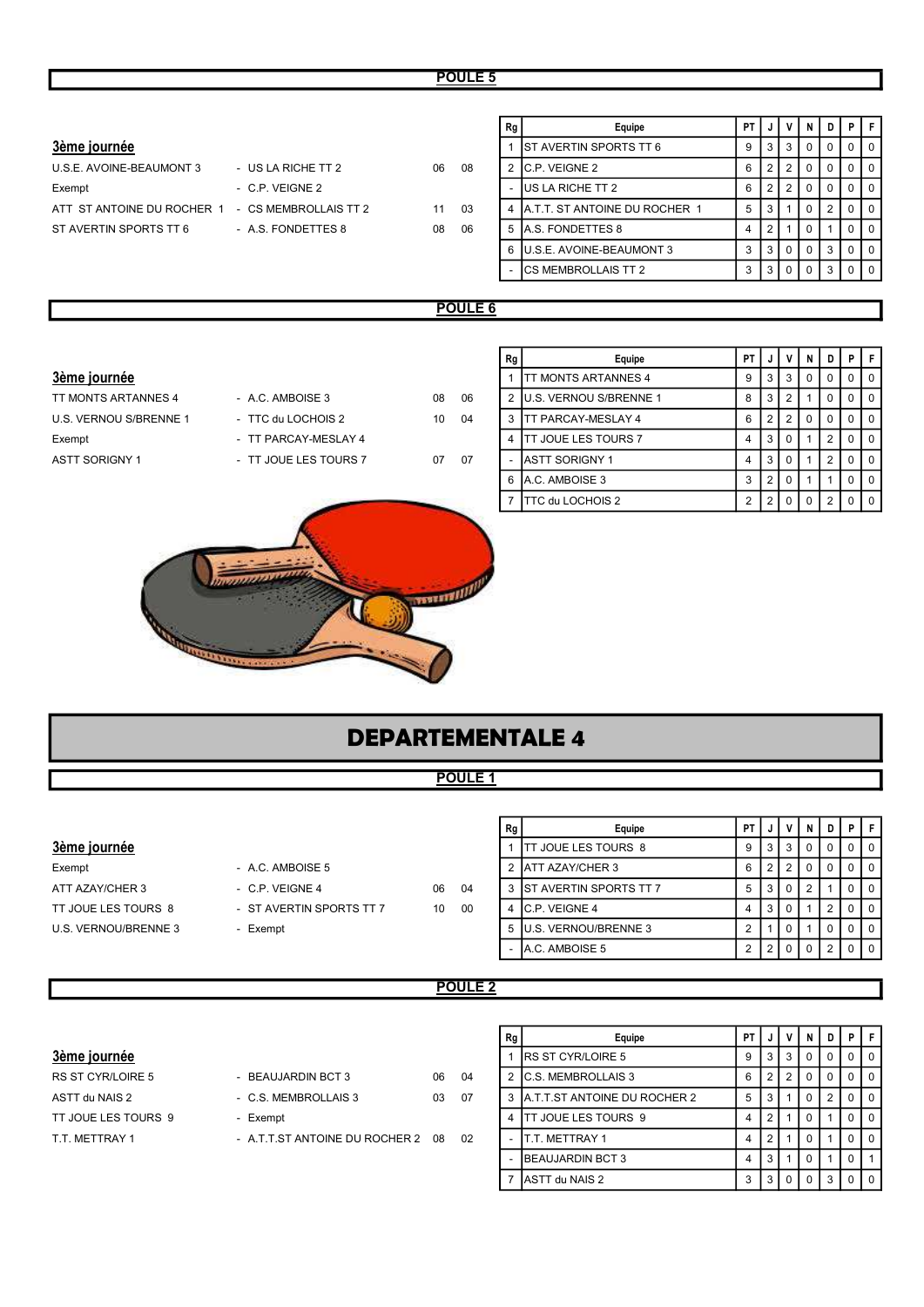### POULE 3

|                          |                               |    |                | Rg                       | Equipe                         | PT             | J                | V              | N              | D              | P           | $\mathsf F$    |  |
|--------------------------|-------------------------------|----|----------------|--------------------------|--------------------------------|----------------|------------------|----------------|----------------|----------------|-------------|----------------|--|
| 3ème journée             |                               |    |                | $\mathbf{1}$             | P.L. PAUL BERT 2               | 9              | 3                | 3              | $\mathbf 0$    | $\mathbf 0$    | $\Omega$    | $\mathbf 0$    |  |
| A.S.T.T. ESVRES 3        | - AS VERETZ TT 3              | 09 | 01             | 2                        | A.S.T.T. ESVRES 3              | $\overline{7}$ | $\sqrt{3}$       | $\mathbf{1}$   | $\overline{2}$ | 0              | $\mathbf 0$ | $\mathbf 0$    |  |
| P.L. PAUL BERT 2         | - TT CORMERY-TRUYES 6         | 10 | 00             | 3                        | U.S. VERNOU /BRENNE 2          | 5              | $\overline{2}$   | $\mathbf{1}$   | $\mathbf{1}$   | $\mathbf 0$    | $\mathbf 0$ | $\mathbf 0$    |  |
| STE MAURE TT 5           | - Exempt                      |    |                | 4                        | TT CORMERY-TRUYES 6            | $\overline{4}$ | $\boldsymbol{2}$ | $\mathbf{1}$   | $\mathbf 0$    | $\mathbf{1}$   | $\mathbf 0$ | $\mathbf 0$    |  |
| U.S. VERNOU /BRENNE 2    | - T.T. BOUCHARDAIS 3          | 07 | 03             |                          | STE MAURE TT 5                 | $\overline{4}$ | $\sqrt{2}$       | $\mathbf{1}$   | $\mathbf 0$    | $\mathbf{1}$   | $\mathbf 0$ | $\mathbf 0$    |  |
|                          |                               |    |                |                          | <b>IT.T. BOUCHARDAIS 3</b>     | 4              | 3                | $\mathsf 0$    | $\mathbf{1}$   | $\overline{2}$ | $\mathbf 0$ | $\mathbf 0$    |  |
|                          |                               |    |                | $\overline{7}$           | AS VERETZ TT 3                 | 3              | 3                | $\mathbf 0$    | $\mathbf 0$    | 3              | $\mathbf 0$ | $\mathbf 0$    |  |
|                          |                               |    |                |                          |                                |                |                  |                |                |                |             |                |  |
|                          |                               |    | <b>POULE 4</b> |                          |                                |                |                  |                |                |                |             |                |  |
|                          |                               |    |                |                          |                                |                |                  |                |                |                |             |                |  |
|                          |                               |    |                |                          |                                |                |                  |                |                |                |             |                |  |
|                          |                               |    |                | Rg                       | Equipe                         | PT             | J                | V              | N              | D              | P           | F              |  |
| 3ème journée             |                               |    |                | $\mathbf{1}$             | STE MAURE TT 4                 | 8              | $\mathbf{3}$     | $\overline{2}$ |                | $\mathbf 0$    | $\mathbf 0$ | $\mathbf 0$    |  |
| TT MONTS ARTANNES 6      | - US LA RICHE TT 4            | 04 | 06             |                          | <b>TT BOUCHARDAIS 2</b>        | 8              | $\mathbf{3}$     | $\overline{2}$ | $\mathbf{1}$   | $\pmb{0}$      | $\mathbf 0$ | $\mathbf 0$    |  |
| A.P. ST SENOCH 3         | - STE CATHERINE DE FIERBOIS 2 | 06 | 04             | 3                        | <b>JUS LA RICHE TT 4</b>       | $\overline{7}$ | 3                | $\overline{2}$ | $\mathbf 0$    | $\mathbf{1}$   | $\mathbf 0$ | $\mathbf 0$    |  |
| STE MAURE TT 4           | - ST AVERTIN SPORTS TT 9      | 05 | 05             | 4                        | ST AVERTIN SPORTS TT 9         | 5              | $\sqrt{2}$       | $\mathbf{1}$   | 1              | 0              | $\Omega$    | $\mathbf 0$    |  |
| <b>ASTT SORIGNY 2</b>    | - TT BOUCHARDAIS 2            | 05 | 05             | $\overline{\phantom{a}}$ | <b>TT MONTS ARTANNES 6</b>     | 5              | $\mathbf{3}$     | $\mathbf{1}$   | $\mathbf 0$    | $\overline{2}$ | $\mathbf 0$ | $\mathbf 0$    |  |
|                          |                               |    |                | $\mathbf{r}$             |                                | 5              | 3                | $\mathbf{1}$   | $\mathbf 0$    |                | $\mathbf 0$ | $\mathbf 0$    |  |
|                          |                               |    |                |                          | A.P. ST SENOCH 3               |                |                  |                |                | $\overline{2}$ |             |                |  |
| $\bullet$<br>O           |                               |    |                | $\overline{7}$           | <b>ASTT SORIGNY 2</b>          | 3              | $\sqrt{2}$       | $\mathsf 0$    | $\mathbf{1}$   | $\mathbf{1}$   | $\mathbf 0$ | $\mathbf 0$    |  |
|                          |                               |    |                |                          | TT STE CATHERINE DE FIERBOIS 2 | 3              | 3                | $\mathbf 0$    | $\mathbf 0$    | 3              | $\mathbf 0$ | $\mathbf 0$    |  |
|                          |                               |    |                |                          |                                |                |                  |                |                |                |             |                |  |
| POULE <sub>5</sub>       |                               |    |                |                          |                                |                |                  |                |                |                |             |                |  |
|                          |                               |    |                |                          |                                |                |                  |                |                |                |             |                |  |
|                          |                               |    |                | Rg                       | Equipe                         | PT             | J                | v              | N              | D              | P           | $\mathsf F$    |  |
| 3ème journée             |                               |    |                | $\mathbf{1}$             | ATT AZAY/CHER 2                | 9              | $\mathsf 3$      | 3              | $\mathbf 0$    | $\mathbf 0$    | $\mathbf 0$ | $\mathbf 0$    |  |
| US RENAUDINE TT 6        | - ATT AZAY/CHER 2             | 00 | 10             | 2                        | <b>PPC MARTINOIS 2</b>         | $\overline{7}$ | $\mathbf{3}$     | $\overline{2}$ | $\mathbf 0$    | $\mathbf{1}$   | $\mathbf 0$ | $\mathbf 0$    |  |
| A.C. AMBOISE 4           | - US CHAMBRAY 3               | 03 | 07             | 3                        | <b>ES OESIENNE TT 4</b>        | 6              | $\overline{2}$   | $\overline{2}$ | $\mathbf 0$    | 0              | $\mathbf 0$ | $\mathbf 0$    |  |
| PPC MARTINOIS 2          | - ST AVERTIN SPORTS TT 10     | 06 | 04             | 4                        | ST AVERTIN SPORTS TT 10        | 5              | $\sqrt{3}$       | $\mathbf{1}$   | 0              | 2              | $\mathbf 0$ | $\overline{0}$ |  |
|                          |                               |    |                |                          | US CHAMBRAY 3                  | 5              | $\mathsf 3$      | $\mathbf{1}$   | $\mathbf 0$    | $\overline{2}$ | $\pmb{0}$   | $\mathbf 0$    |  |
| ES OESIENNE TT 4         | - Exempt                      |    |                | $\blacksquare$           |                                |                |                  |                |                |                |             |                |  |
|                          |                               |    |                | 6                        | A.C. AMBOISE 4                 | $\overline{2}$ | $\sqrt{2}$       | $\mathsf 0$    | $\mathbf 0$    | $\overline{2}$ | $\pmb{0}$   | $\mathbf 0$    |  |
|                          |                               |    |                |                          | US RENAUDINE TT 6              | $\overline{2}$ | $\overline{2}$   | $\mathbf 0$    | $\mathbf 0$    | $\overline{2}$ | $\Omega$    | $\mathbf 0$    |  |
|                          |                               |    |                |                          |                                |                |                  |                |                |                |             |                |  |
|                          |                               |    | <b>POULE 6</b> |                          |                                |                |                  |                |                |                |             |                |  |
|                          |                               |    |                |                          |                                |                |                  |                |                |                |             |                |  |
|                          |                               |    |                | Rg                       | Equipe                         | PT             | J                | V              | N              | D              | P           | $\mathsf F$    |  |
| 3ème journée             |                               |    |                | $\mathbf{1}$             | U.S.E. AVOINE-BEAUMONT 4       | $\overline{7}$ | 3                | $\overline{2}$ | $\mathbf 0$    | $\mathbf{1}$   | $\mathbf 0$ | $\mathbf 0$    |  |
| ES RIDELLOIS TT 3        | - LANGEAIS-CINQ MARS 3        | 07 | 03             | $\overline{2}$           | R.C. BALLAN 4                  | 6              | $\sqrt{2}$       | $\overline{2}$ | $\mathbf 0$    | 0              | $\mathsf 0$ | $\mathbf 0$    |  |
| U.S.E. AVOINE-BEAUMONT 4 | - C.P. VEIGNE 3               | 04 | 06             |                          | 3 C.P. VEIGNE 3                | 5              | 3                | $\mathbf{1}$   | 0              | $\overline{2}$ | $\mathbf 0$ | $\mathbf 0$    |  |
| T.T. BENAISIEN 3         | - R.C. BALLAN 4               | 03 | 07             |                          | <b>LANGEAIS-CINQ MARS 3</b>    | 5              | 3                | 1              | 0              | $\overline{2}$ | 0           | $\mathbf 0$    |  |
| Exempt                   | - A.S. FONDETTES 9            |    |                |                          | T.T. BENAISIEN 3               | 5              | 3                | 1              | 0              | $\overline{2}$ | 0           | $\mathbf 0$    |  |
|                          |                               |    |                |                          |                                |                |                  |                |                |                |             |                |  |
|                          |                               |    |                | 6                        | <b>ES RIDELLOIS TT 3</b>       | 4              | $\sqrt{2}$       | $\mathbf{1}$   | 0              | $\mathbf{1}$   | 0           | $\mathbf 0$    |  |
|                          |                               |    |                |                          | A.S. FONDETTES 9               | $\overline{4}$ | $\sqrt{2}$       | 1              | $\mathbf 0$    | $\mathbf{1}$   | $\mathbf 0$ | $\mathbf 0$    |  |
|                          |                               |    | <b>POULE 7</b> |                          |                                |                |                  |                |                |                |             |                |  |
|                          |                               |    |                |                          |                                |                |                  |                |                |                |             |                |  |
|                          |                               |    |                |                          |                                |                |                  |                |                |                |             |                |  |
|                          |                               |    |                | Rg                       | Equipe                         | PT             | J                | v              | N              | D              | P           | $\mathsf F$    |  |
| 3ème journée             |                               |    |                | $\mathbf{1}$             | T.T. METTRAY 2                 | $9\,$          | 3                | 3              | $\mathbf 0$    | 0              | $\mathbf 0$ | $\mathbf 0$    |  |
| RS ST CYR/LOIRE 6        | - BEAUJARDIN BCT 2            | 04 | 06             | 2                        | <b>ES OESIENNE TT 5</b>        | $\overline{7}$ | 3                | $\overline{2}$ | $\mathbf 0$    | $\mathbf{1}$   | 0           | $\mathbf 0$    |  |
| Exempt                   | - TT ST GENOUPH 6             |    |                | 3                        | <b>BEAUJARDIN BCT 2</b>        | 6              | $\overline{2}$   | $\overline{2}$ | $\mathbf 0$    | $\mathbf 0$    | $\mathbf 0$ | $\mathbf 0$    |  |

- 
- ST AVERTIN SPORTS TT 8 T.T. METTRAY 2 01 09
- ES OESIENNE TT 5 A.T.T.ST ANTOINE DU ROCHER 3 08 02

|   | IT.T. METTRAY 2                | 9              | 3              | 3              |   | 0              |   |   |
|---|--------------------------------|----------------|----------------|----------------|---|----------------|---|---|
| 2 | <b>ES OESIENNE TT 5</b>        | 7              | 3              | $\overline{2}$ | 0 |                | 0 | 0 |
| 3 | <b>BEAUJARDIN BCT 2</b>        | 6              | $\overline{2}$ | $\overline{2}$ | 0 | 0              | 0 | O |
| 4 | <b>IRS ST CYR/LOIRE 6</b>      | 5              | 3              |                | 0 | $\overline{2}$ | 0 | O |
|   | <b>IST AVERTIN SPORTS TT 8</b> | 5              | 3              |                | 0 | $\overline{2}$ | 0 | O |
| 6 | A.T.T.ST ANTOINE DU ROCHER 3   | 2              | 2              | 0              | 0 | $\overline{2}$ | 0 |   |
|   | TT ST GENOUPH 6                | $\overline{2}$ | 2              | 0              | 0 | 2              | 0 | O |
|   |                                |                |                |                |   |                |   |   |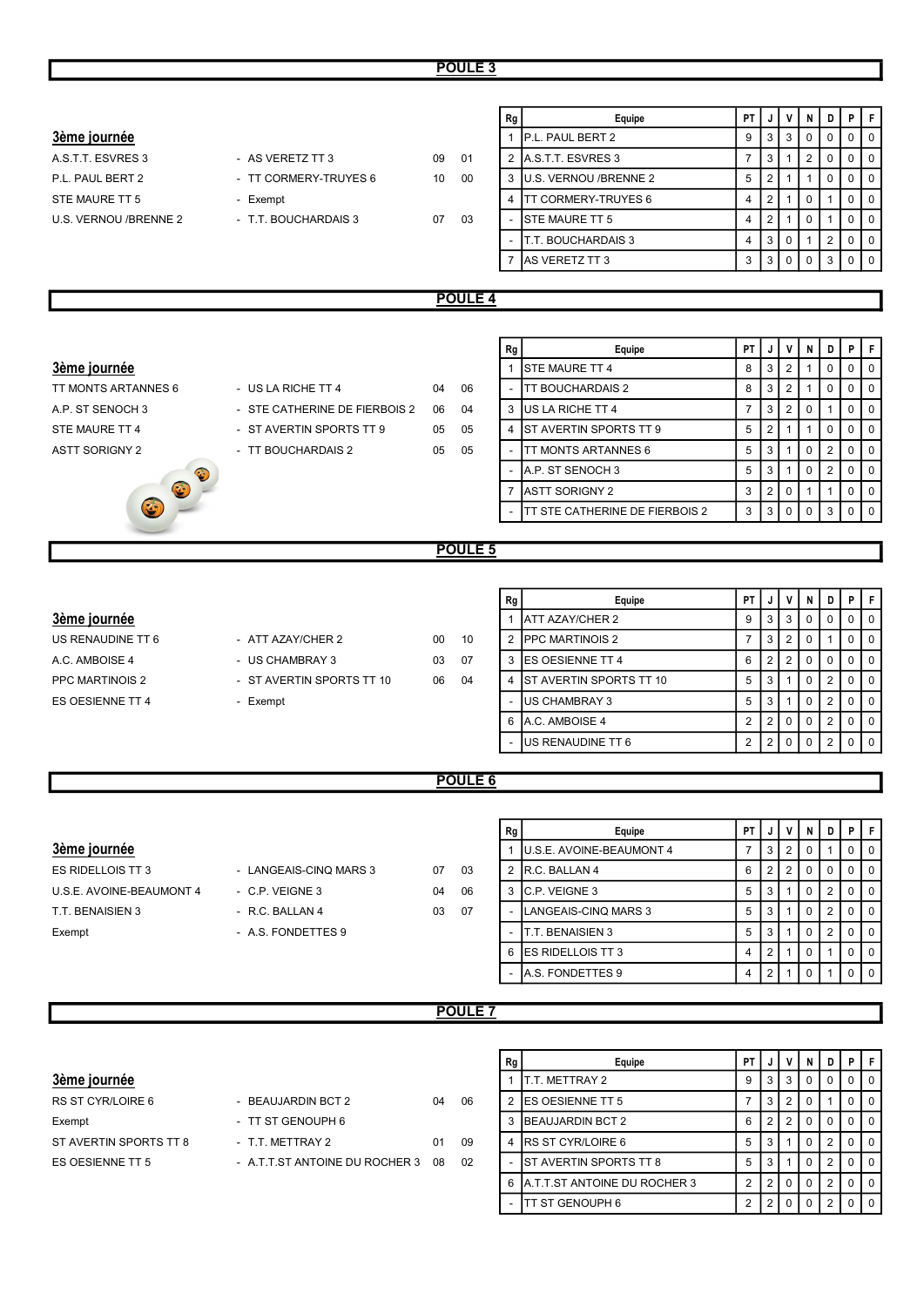#### 3ème journée

T.T. METTRAY 3 - US LA RICHE TT 5 05 05 05 P.L. PAUL BERT 3 - A.P. ABILLY 1 02 08 PPC MARTINOIS 3 - ES OESIENNE TT 3 08 02 A.S. LUYNES T.T 3 - ES VILLE AUX DAMES TT 6 03 07



| Rg | Equipe                          | PT | J | v        | N | D              | P | F            |
|----|---------------------------------|----|---|----------|---|----------------|---|--------------|
| 1  | A.P. ABILLY 1                   | 9  | 3 | 3        | 0 | U              | O | $\Omega$     |
|    | <b>IES VILLE AUX DAMES TT 6</b> | 9  | 3 | 3        | U | ŋ              | 0 | $\Omega$     |
| 3  | <b>IPPC MARTINOIS 3</b>         | 7  | 3 | 2        | 0 |                | ŋ | $\Omega$     |
| 4  | <b>IUS LA RICHE TT 5</b>        | 6  | 3 |          |   |                | ŋ | $\Omega$     |
| 5  | <b>IA.S. LUYNES T.T 3</b>       | 5  | 3 |          | ŋ | $\overline{2}$ | O | <sup>n</sup> |
|    | <b>IES OESIENNE TT 3</b>        | 5  | 3 |          | ŋ | 2              | 0 | <sup>n</sup> |
| 7  | T.T. METTRAY 3                  | 4  | 3 | $\Omega$ |   | $\overline{2}$ | O | $\Omega$     |
| 8  | IP.L. PAUL BERT 3               | 3  | 3 | O        | ŋ | 3              | 0 | ŋ            |

4 US LA RICHE TT 1 1 1 0 0 1 0 0

#### A VOS AGENDAS !!!

Open -10 ans

 $\Rightarrow$  Jeudi 11 Novembre 2021

### Coupe Nationale Vétérans

 $\Rightarrow$  Jeudi 11 Novembre 2021

#### Vendredi 19 Novembre 2021 (Seniors) 2ème tour du Critérium Fédéral Echelon Départemental

 $\Rightarrow$  Samedi 20 Novembre 2021 (Jeunes)



# **JEUNES**

1ère journée de la commune de la commune de la commune de la commune de la commune de la commune de la commune<br>1ère journée A.S. FONDETTES 1 - US LA RICHE TT 1 12 04 1 A.S. FONDETTES 1 3 1 1 0 0 0 0 TT MONTS ARTANNES 1 - A.C. AMBOISE 1 08 08  $\sqrt{2}$  TT MONTS ARTANNES 1  $\sqrt{2}$  1 0 1 0 0 0  $AC. AMBOISE 1$  2 1 0 1 0 0 0 Poule 1

|                     |                          | Poule 2   |    |                                |    |   |   |   |   |                 |
|---------------------|--------------------------|-----------|----|--------------------------------|----|---|---|---|---|-----------------|
| 1ère journée        |                          |           | Rg | Equipe                         | РT |   | v | N | D | <b>PIF</b>      |
| TT CORMERY-TRUYES 1 | - ST AVERTIN SPORTS TT 1 | <b>NP</b> |    | <b>ITT JOUE LES TOURS 1</b>    |    |   |   |   | U | $\overline{1}0$ |
| TT JOUE LES TOURS 1 | - 4S TOURS T.T. 1        | 08<br>08  |    | <b>4S TOURS T.T. 1</b>         |    |   |   |   |   | $\overline{0}$  |
|                     |                          |           |    | <b>ITT CORMERY-TRUYES 1</b>    |    | 0 |   | 0 |   | 1 O             |
|                     |                          |           |    | <b>IST AVERTIN SPORTS TT 1</b> |    | Ü |   | 0 |   | $\overline{0}$  |